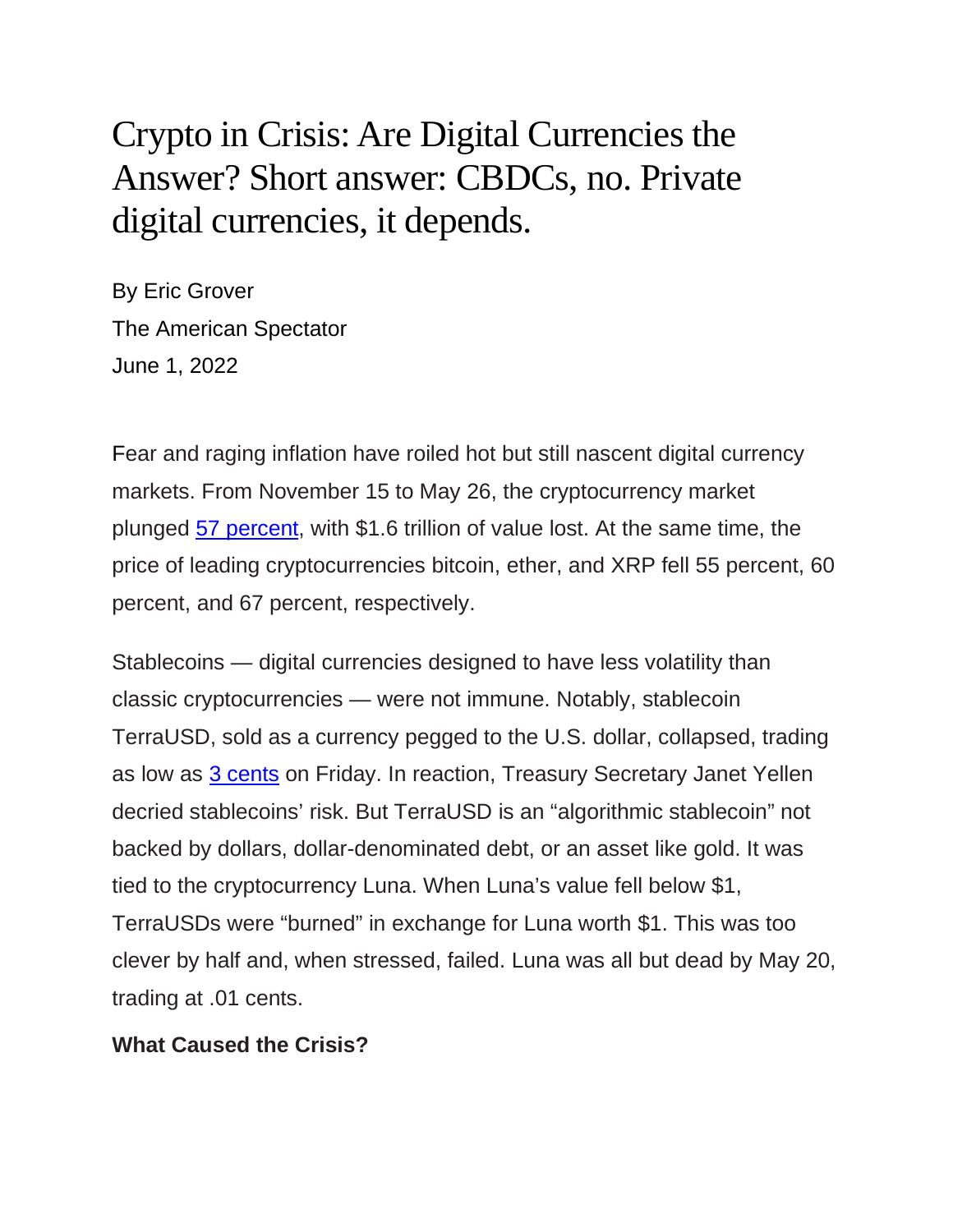The cryptocurrency bubble was fueled by giddy enthusiasm that cryptocurrencies would revolutionize payments and money and also, critically, by the Fed's reign of easy money. Since the dawn of the [cryptocurrency era](https://spectator.org/crypto-regulations-congress/) with Bitcoin's 2009 debut, the Fed's real wholesale benchmark interest rate has been negative, except for briefly breaking zero in 2019. Ultra-low interest rates caused excessive risk-taking and inflation in equities, housing, and cryptocurrencies.

Many viewed cryptocurrencies, particularly Bitcoin, the supply of which is capped, as an inflation hedge. But they are just electronic bits whose value as an inflation hedge is predicated on somebody — the proverbial greater fool — being willing to pay more for them next month. They don't generate cash. Nor do they have any intrinsic value.

With the Fed belatedly acknowledging that price inflation is a problem and beginning to reduce the bloated money supply and increase interest rates, the crypto bubble is deflating.

# **The Rise of Cryptocurrencies**

Digital currencies launched in the '90s with systems like [Digicash, Beenz,](https://www.digitaltransactions.net/magazine_articles/strategies-why-payments-startups-fail/)  [and Flooz,](https://www.digitaltransactions.net/magazine_articles/strategies-why-payments-startups-fail/) but these were not compellingly better than existing options and failed to find a path to network critical mass.

Bitcoin launched the next wave, cryptocurrencies. Bitcoin is a permissionless, network-enabling, cryptography-validated, peer-to-peer value transfer on a public digital ledger.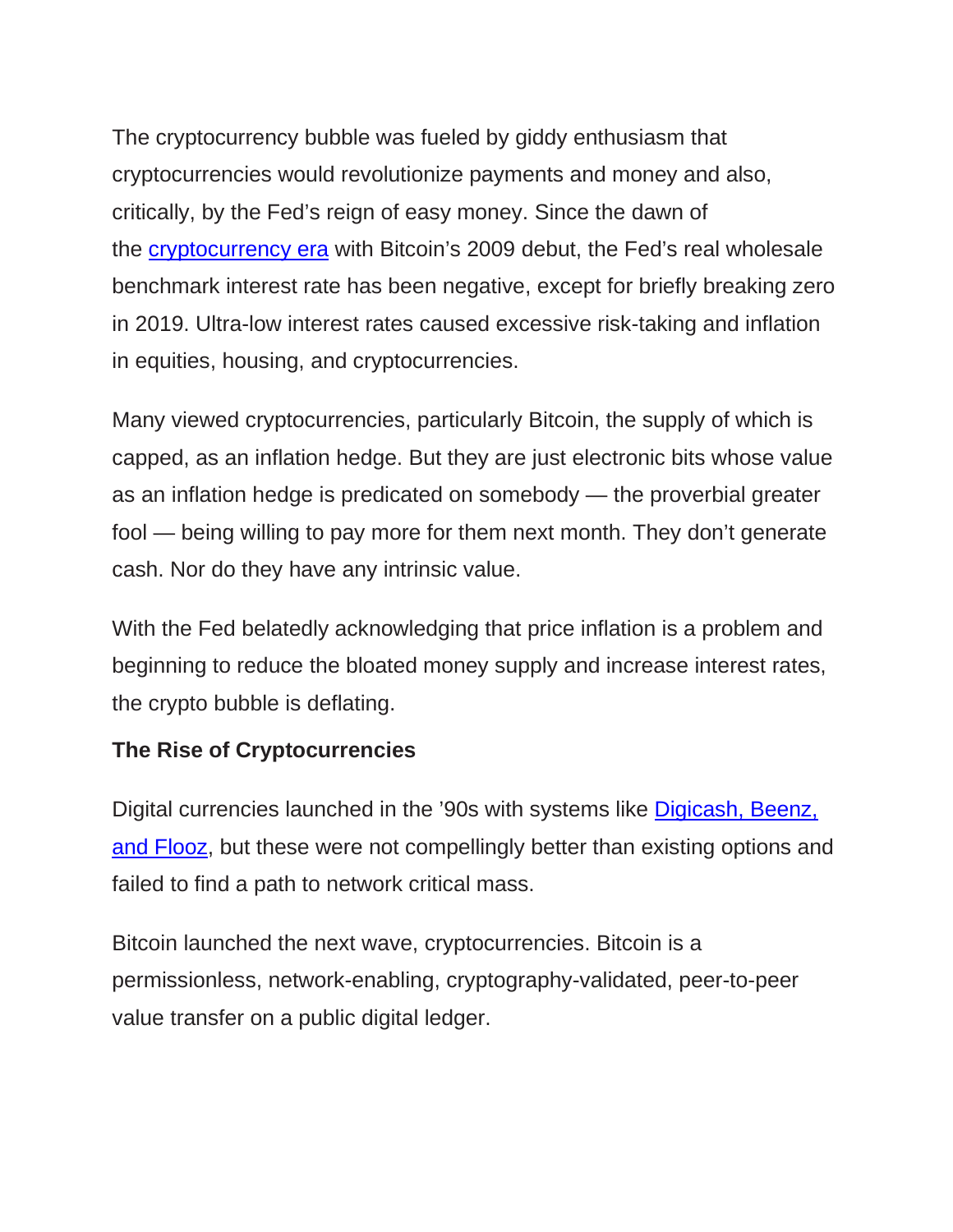Evangelists predicted cryptocurrencies would upend reigning payment systems like Mastercard, Visa, Western Union, and Swift; fiat currencies; and traditional financial institutions. Capital poured into digital currencies, betting they would disrupt the money and payments ecosystem.

However, cryptocurrencies face significant challenges: Regulators are hostile; they have performance and governance problems; there are yet to be compelling licit payment uses; and incumbent payment systems work well. Major cryptocurrencies are a volatile, speculative investment. Most of the thousands of cryptocurrencies will fail.

# **The Innovation of Stablecoins**

Stablecoins were developed to deliver digital currencies' touted benefits without some of the deficiencies. They are electronic tokens backed by an asset such as fiat currencies, fiat-currency-denominated debt, or gold. They are designed to be less volatile and therefore more suitable as money than cryptocurrencies. If they are issued by regulated financial institutions, it is hard for the state to object.

A private-sector stablecoin market is emerging with coins like Circle, Tether, and Binance. While today stablecoins are used almost entirely to trade cryptocurrencies, issuers are looking for additional purposes.

Legal and regulatory certainty is needed. With that in mind, Republican Sen. Pat Toomey of Pennsylvania wrote a bill titled the "Stablecoin [Transparency of Reserve and Uniform Safe Transactions Act of 2022"](https://www.banking.senate.gov/imo/media/doc/the_stablecoin_trust_act.pdf) and new Jersey Democratic Rep. Josh Gottheimer created the ["Stablecoin](https://gottheimer.house.gov/uploadedfiles/dd._stablecoin_innovation_and_protection_act_of_2022.pdf)  [Innovation and Protection Act of 2022.](https://gottheimer.house.gov/uploadedfiles/dd._stablecoin_innovation_and_protection_act_of_2022.pdf)" Toomey's bill would authorize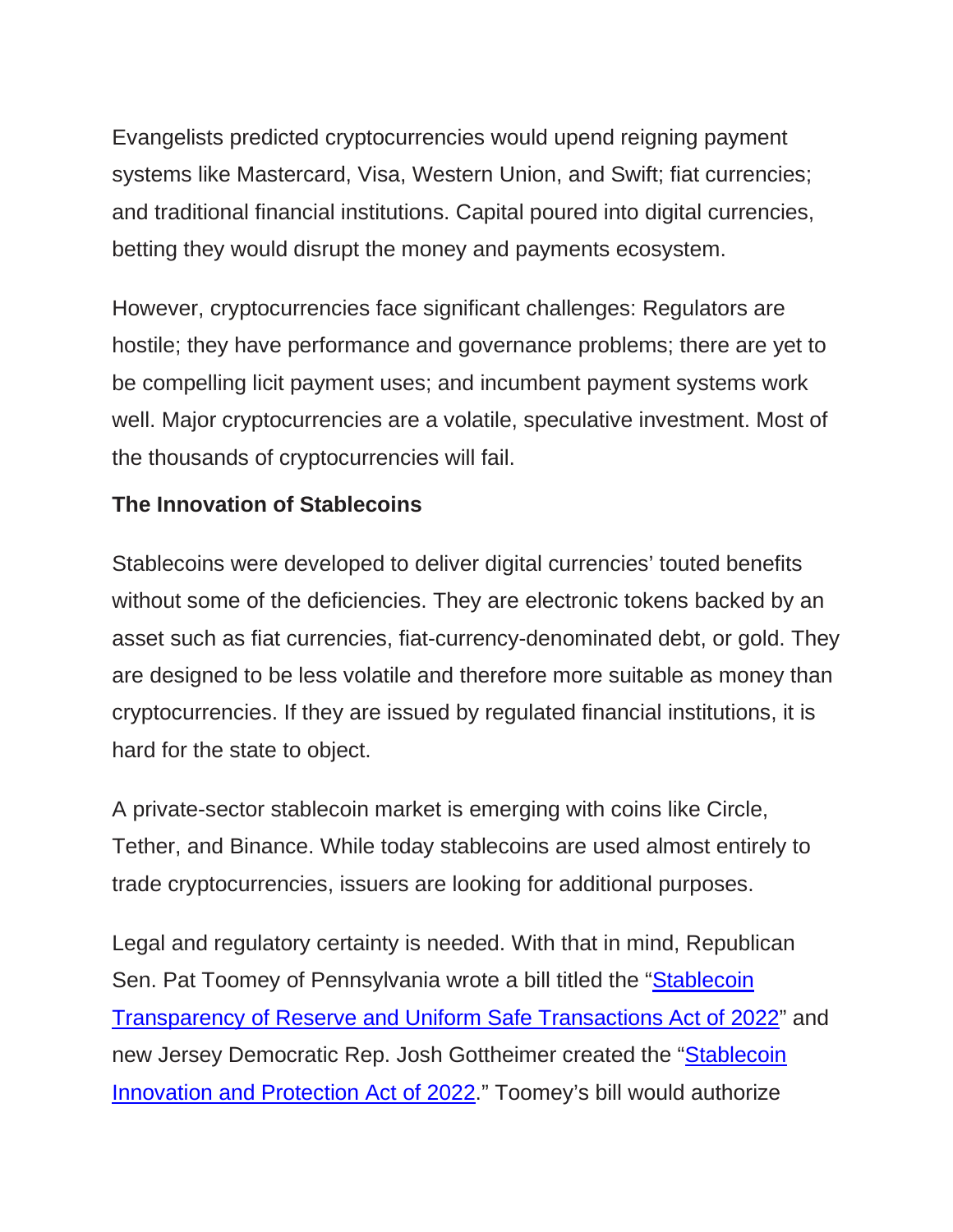banks and Office of the Comptroller of the Currency-licensed nonbank issuers to offer stablecoins. There is no compelling prudential reason to only allow banks to offer low-risk dollar tokens.

For much of America's history, banknotes were money. Stablecoins are the electronic analog. Competing electronic banknote issuers serving U.S. and foreign consumers and businesses would spur innovation in money.

## **Central Banks Are the Elephant in the Room**

In a [recent talk](https://www.ecb.europa.eu/press/key/date/2022/html/ecb.sp220425%7E6436006db0.en.html) at Columbia University, European Central Bank board member Fabio Panetta captured the zeitgeist of central bankers, decrying cryptocurrency risk and calling for greater regulation and central bank digital currencies (CBDCs).

Central banks' interest in CBDCs has been stoked by cryptocurrencies, Facebook's 2019 announcement of stablecoin Libra (rebranded Diem before being shuttered earlier this year), and China's digital yuan. [Ninety](https://www.bis.org/publ/bppdf/bispap125.pdf)  [percent](https://www.bis.org/publ/bppdf/bispap125.pdf) of central banks responding to the Bank for International Settlement's 2021 survey, including the Fed, are working on central bank digital currencies.

Since 1971, when President Richard Nixon severed the dollar's link with gold, the world has operated on fiat money. Federal Reserve Notes (cash) and banks' deposits at the Fed are central bank money. Consumers and businesses, however, rely principally on commercial bank money.

A Fed e-dollar would be central bank money consumers and businesses could make payments with in lieu of cash, checks, American Express,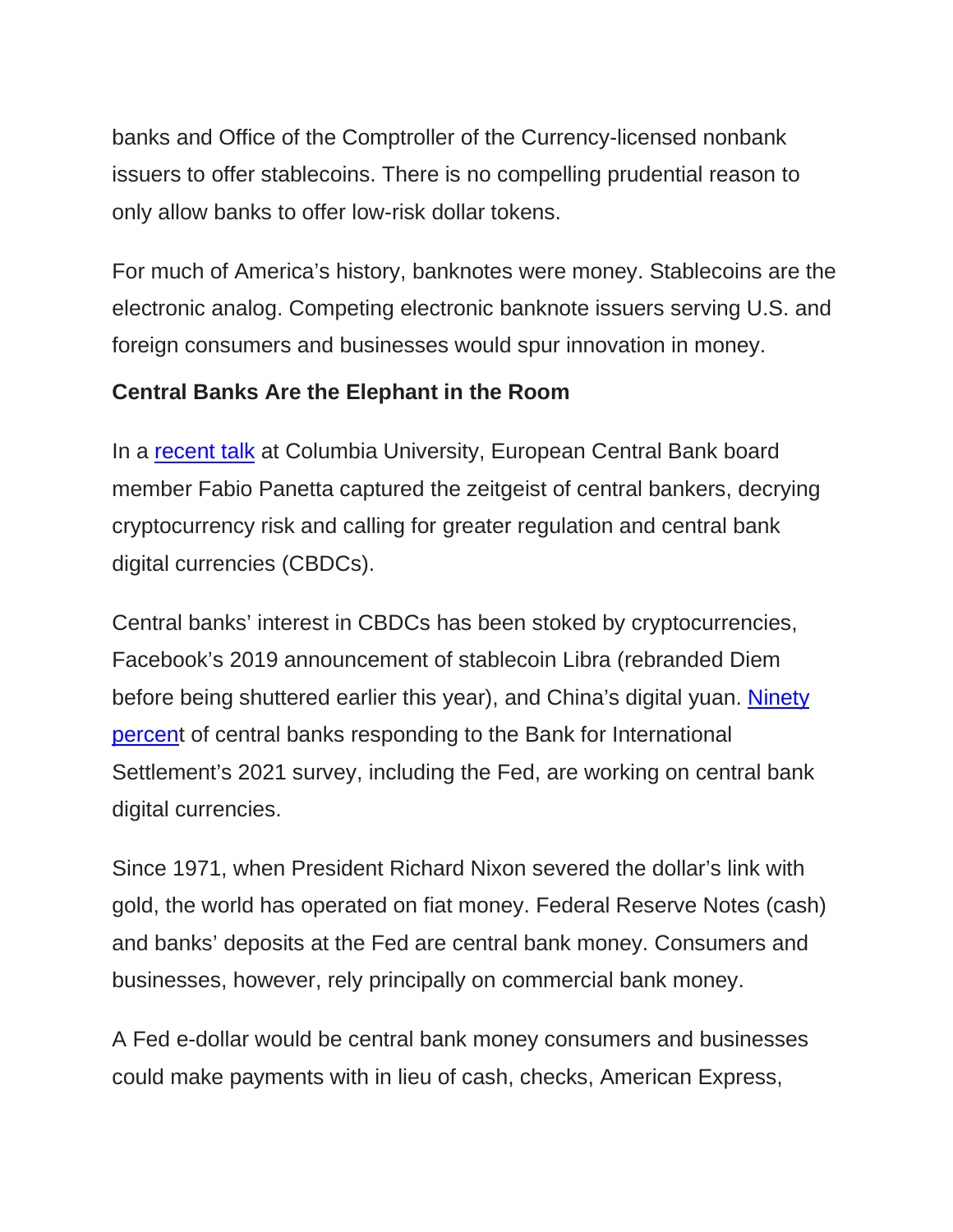Discover, Mastercard, Visa, PayPal, Square Cash, Western Union, and Zelle. It could also be a wholesale e-dollar that financial institutions could use to pay each other.

Fed Chairman Jerome Powell [said](https://www.wsj.com/articles/powell-says-congressional-support-likely-needed-to-adopt-fully-digital-dollar-11616424452) the Fed would need congressional authorization to develop a digital dollar. Powell's acknowledgment that the Fed is a creature of Congress subject to the law, not a free agent, was refreshing. When the central bank decided to develop a real-time interbank payment system, FedNow, to compete with the private sector, it briefed Congress but did not seek permission.

In January, the Fed published a studiously neutral CBDC discussion paper titled ["Money and Payments: The U.S Dollar in the Age of Digital](https://www.federalreserve.gov/publications/files/money-and-payments-20220120.pdf)  [Transformation.](https://www.federalreserve.gov/publications/files/money-and-payments-20220120.pdf)"

The Fed is not of one mind. Christopher Waller, a member of the Federal Reserve Board of Governors, argues [a Fed CBDC is a solution in search of](https://www.bis.org/review/r210806a.pdf)  [a problem.](https://www.bis.org/review/r210806a.pdf) Existing money and payment systems' economic, legal, and social technologies and networks work well, have critical mass, and are habit. Vice Chair Lael Brainard, on the other hand, [says](https://www.reuters.com/technology/feds-brainard-cant-wrap-head-around-not-having-us-central-bank-digital-currency-2021-07-31/) she can't wrap her mind around a world with major CBDCs but no Fed digital dollar. It would not be "a sustainable future," she said.

Advocates contend a central bank digital currency would improve financial inclusion, respond to the threat of China's digital yuan, bolster King Dollar, improve domestic and cross-border payment system efficiency, be safer than private-sector alternatives, and increase private-sector innovation. Much of that case does not stand up to scrutiny.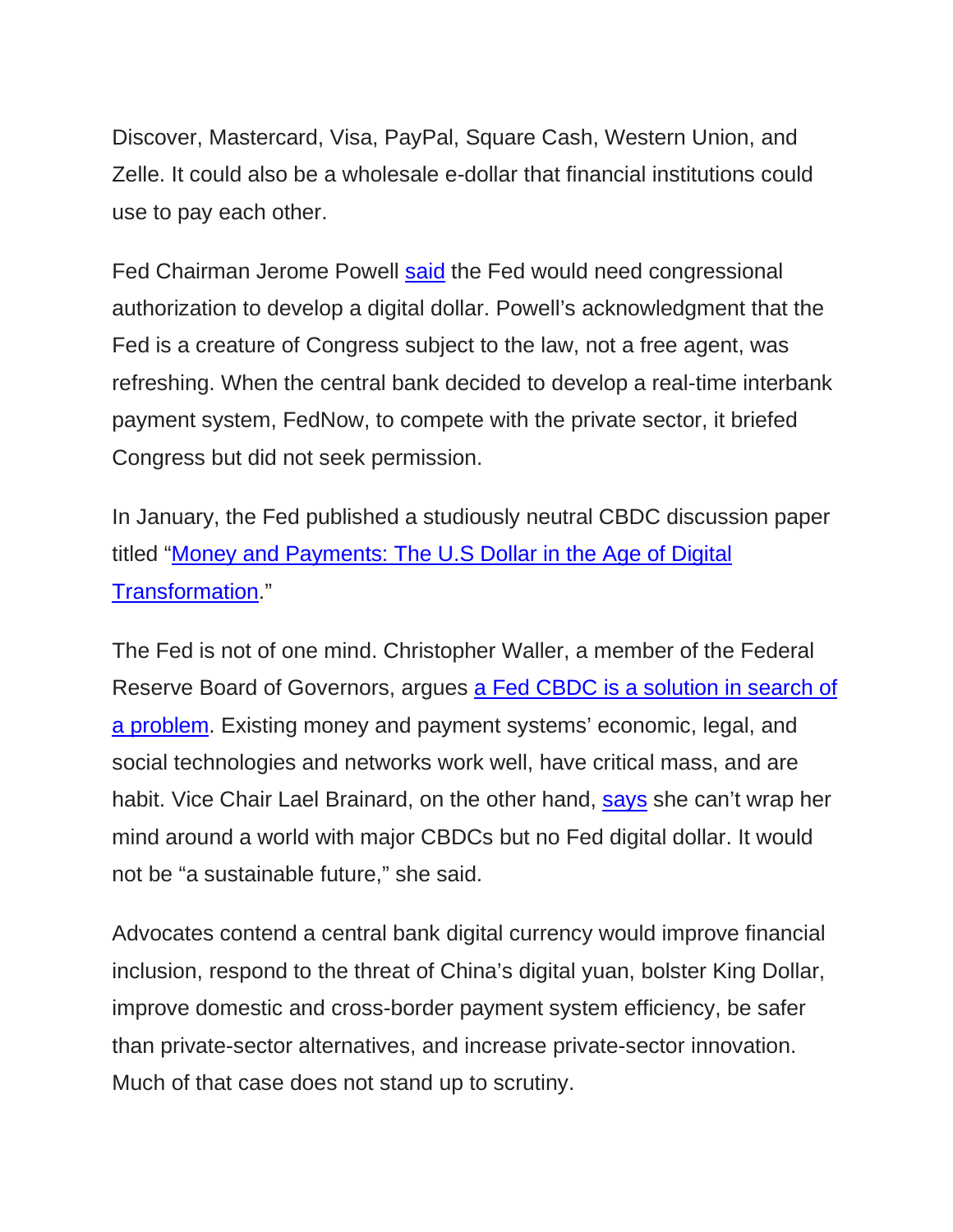On the topic of inclusion, only a small and declining fraction of American households are unbanked. Competing banks, neobanks, and fintechs continue to expand access to financial services. In 2019, [5.4 percent of](https://www.fdic.gov/analysis/household-survey/2019report.pdf)  [households were unbanked,](https://www.fdic.gov/analysis/household-survey/2019report.pdf) down from 8.2 percent in 2011. And 75.1 percent of the unbanked said they do not want a bank account.

Progressive CBDC champions distrust banks, markets, and consumers' ability to manage their own affairs. Consequently, they favor a greater role for Washington in delivering financial services and regulation. In reality, lighter regulation, including repealing debit-interchange price controls, would be a more effective path to boosting financial inclusion.

## **King Dollar Maintains Its Importance**

While China can push the digital renminbi within its Belt and Road economic sphere, the menace to King Dollar is overhyped. Non-Chinese businesses, consumers, and banks won't be keen to transact in accounts at the People's Bank of China, subject to CCP surveillance and control. Moreover, the yuan isn't freely exchangeable.

Currencies are networks. The more people who use them, the stronger the currency. A tribesman in the Hindu Kush will happily accept a \$100 bill, but not Lebanese lira. In money and payment systems, trust is critical. Venezuelans would prefer not to transact in debased bolivars. If, however, they could use a Citi e-dollar, many would.

While the U.S. has relentlessly and recklessly debased the dollar, there isn't an obvious replacement reserve currency.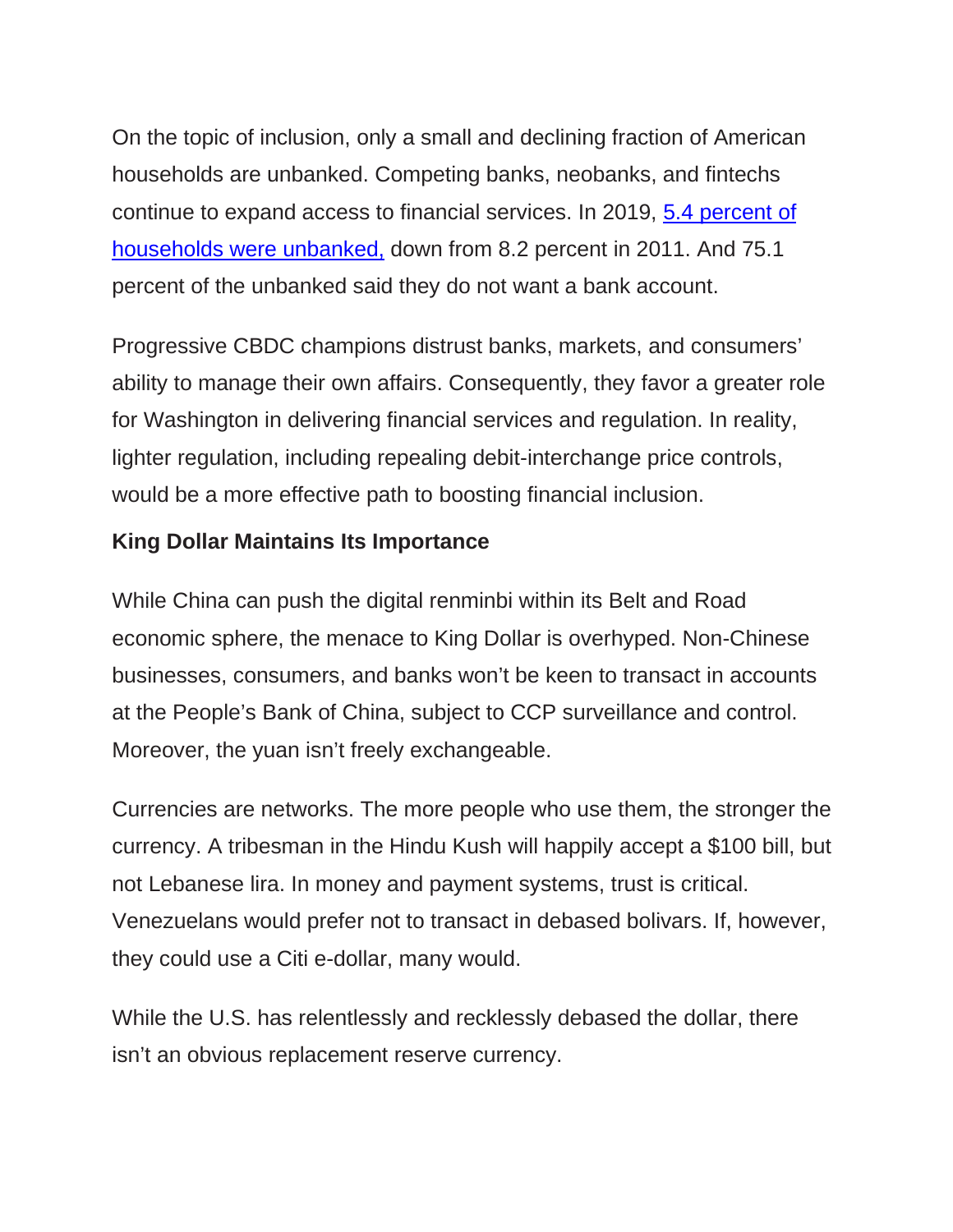The dollar accounted for [58.8 percent of the world's foreign exchange](https://data.imf.org/?sk=E6A5F467-C14B-4AA8-9F6D-5A09EC4E62A4)  [currency reserves](https://data.imf.org/?sk=E6A5F467-C14B-4AA8-9F6D-5A09EC4E62A4) in the fourth quarter of 2021, far surpassing the euro's 20.6 percent share and the Chinese renminbi's paltry 2.8 percent. In 2021, 63.9 [percent](https://www.federalreserve.gov/econres/notes/feds-notes/the-international-role-of-the-u-s-dollar-accessible-20211006.htm#fig8) of foreign currency debt issuance was denominated in dollars, and outside of Europe, the overwhelming majority of international trade, including oil, is invoiced in dollars.

While Beijing resents its dominance, foreigners worldwide love dollars. They circulate widely outside the U.S. for licit and illicit purposes. Roughly 60 percent of U.S. currency and 75 percent of \$100 bills are held abroad. Dollars are used officially in Ecuador, El Salvador, Panama, and the Turks and Caicos. In Zimbabwe, while restricted, they are widely utilized. In Costa Rica, the greenback circulates in parallel with the national currency. In 2020, some [12 percent](https://www.coindesk.com/markets/2020/06/16/venezuela-is-a-testing-ground-for-digital-dollarization-and-zelle-doesnt-like-it/) of Venezuelan payments in 10 cities, including Caracas, were between dollar-denominated accounts using U.S. banks' peer-to-peer payment system Zelle. Hong Kong, for now, pegs its currency to the dollar.

## **Is a Digital Dollar a Good Idea?**

Digital dollars would enhance cross-border payments and supplant weak national fiat currencies and payment systems.

Evangelists contend CBDCs would be safer than private e-money. It depends. A Zimbabwean CBDC wouldn't be safe. Private stablecoins backed one-to-one by cash in FDIC-insured accounts and/or short-term low-risk dollar-denominated debt are not inherently risky.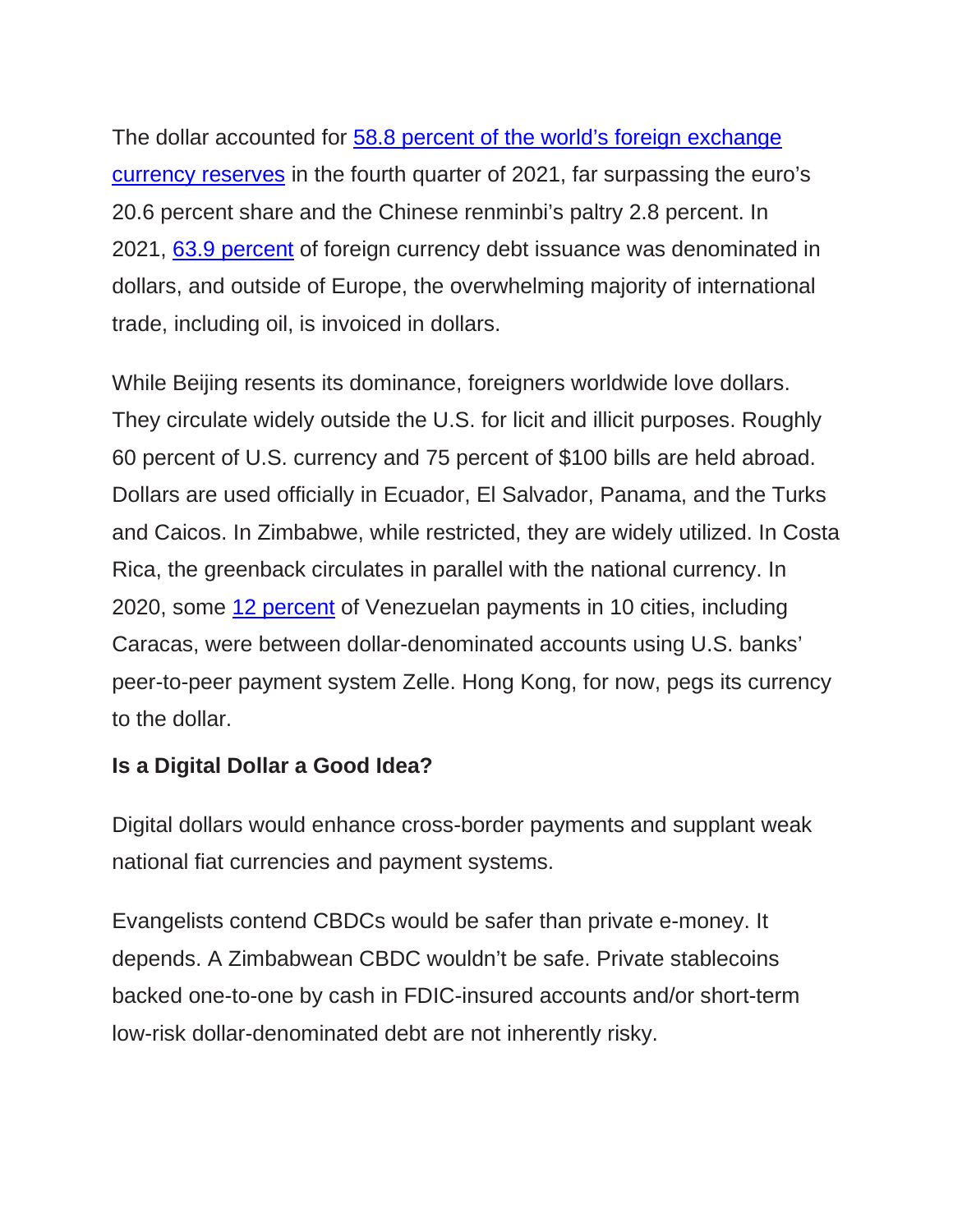Brainard contends a Fed digital dollar would boost private-sector innovation. To the contrary, it would almost certainly suppress it. No bank wants to compete with the central bank, which enjoys unlimited resources and is the financial system's paramount regulator.

Paper money has been used since the 7th century. New money technology has risks. E-dollars would be easier to withdraw from banks, reducing their lending base. However, in a world of positive real interest rates and FDIC insurance, the risk would be modest.

Cash is distributed by banks, not the Fed. Former Commodity Futures Trading Commission chair, Digital Dollar Foundation founder, and CBDC evangelist Chris Giancarlo [argues a Fed e-dollar](https://www.banking.senate.gov/imo/media/doc/Giancarlo%20Testimony%20Addendum%206-30-202.pdf) should also rely on banks for distribution.

Not everyone agrees.

With a view to increasing government's role at the expense of banks, Senate Banking Committee Chairman Sherrod Brown and House Financial Services Committee Chair Maxine Waters have supported the position that the Fed should provide retail accounts, letting consumers transact directly in central bank money. The Fed, however, is ill-equipped to manage retail banking. Even if it could, it should not compete with thousands of commercial banks and credit unions. That would further politicize and reduce the quality and supply of financial services.

Americans treasure their privacy, or at least their right to privacy. In practice, many are cavalier in what they share. While a Fed e-dollar likely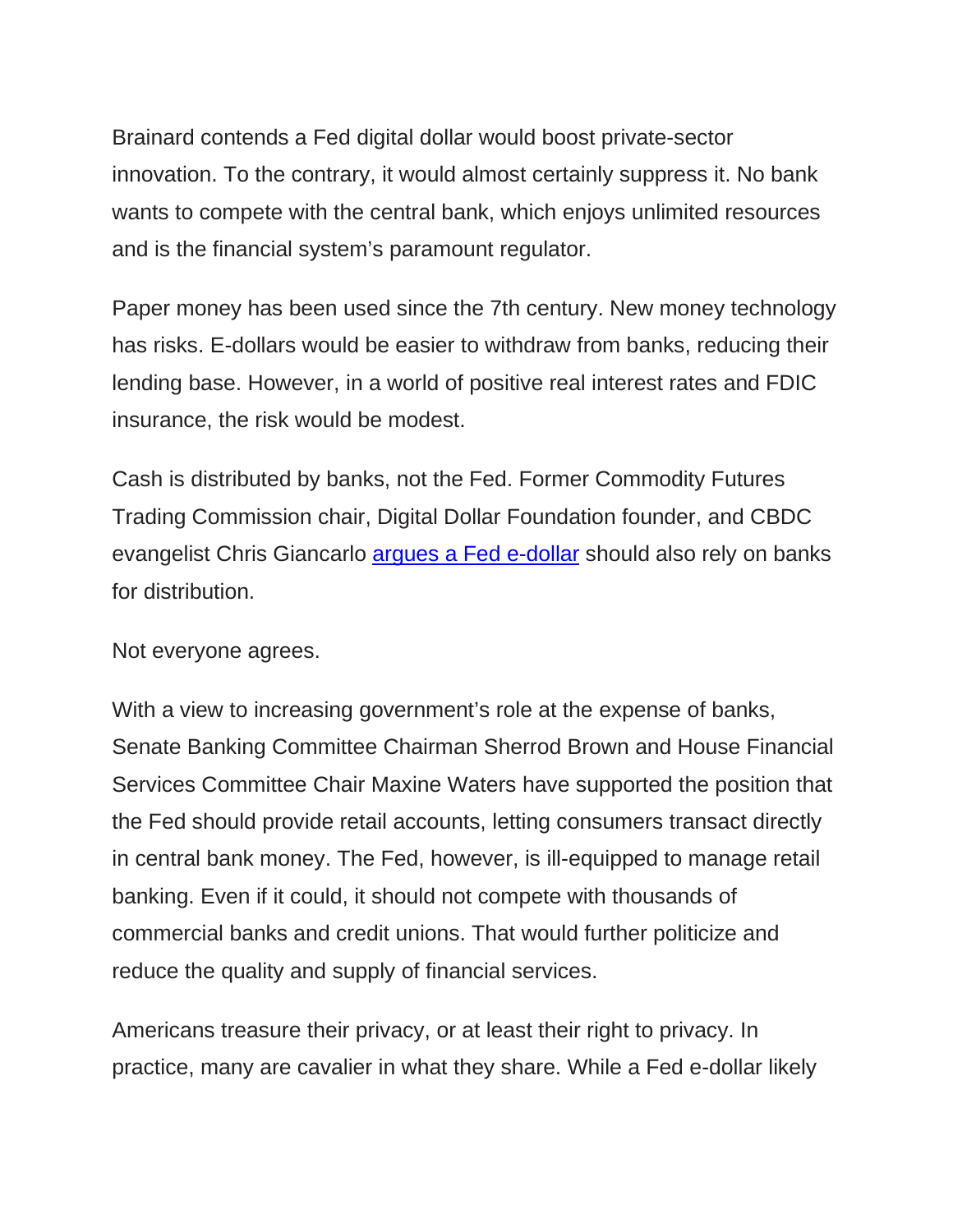would have more privacy than the digital yuan, no CBDC will be anonymous like cash.

If Congress authorizes a CBDC, it should be technology-agnostic, use banks and licensed financial intermediaries for distribution, and ensure the Fed does not inhibit competing regulated private-sector e-dollars.

Money has been evolving for thousands of years. It's still early for digital currencies. Policymakers should let the best and most ruthless regulator of value, the market, guide their development. Nobel Prize-winning economist and philosopher Friedrich Hayek argued in the *[Denationalization of](https://fee.org/resources/denationalization-of-money/)  [Money](https://fee.org/resources/denationalization-of-money/)* for free trade and competition in currencies. Making private and Fed digital dollars compete with physical greenbacks, existing electronic payment systems, foreign currencies, and cryptocurrencies would be a step toward a more Hayekian world.

## *The CFPB director should stop imposing politics on payments and stick to his remit.*

Rohit Chopra, director of the Consumer Financial Protection Bureau, in March shared his conjured alternative-payments universe with politically simpatico CNBC. Relishing his celebrity, Chopra held forth on inflation, payment-system competition and fees, and cryptocurrency risk.

The network's assumed framework for the interview was an uncompetitive payments industry chockful of villains, with consumers as victims and the Bureau as an enlightened and beneficent regulatory knight. It nicely captured our current financial regulators' anti-private-sector zeitgeist.

CNBC pressed Chopra on what his office was doing to help beleaguered consumers with payment fees in a time of "very high inflation," and suggested that increases by both Mastercard and Visa in their interchange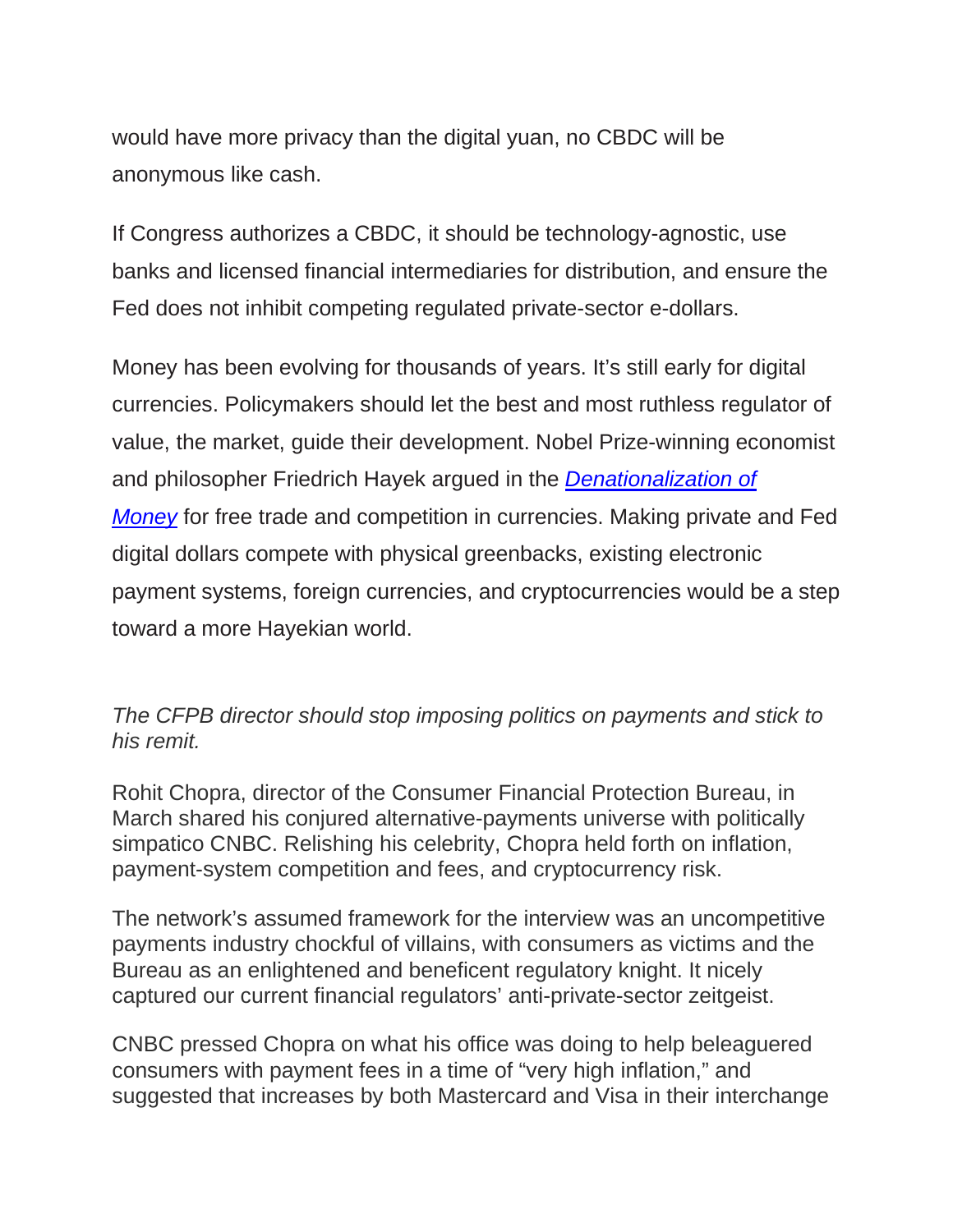fees would be a problem. Chopra ran with that idea, declaring a hike would be adding "insult to injury."

To be sure, U.S. interchange rates have been high relative to many countries for more than half a century, but that has been true both during periods of raging inflation and periods of low inflation. The leading retailpayment networks aren't driving inflation. Moreover, when interchange rises for merchants, cardholder fees typically decline and benefits increase. And issuer innovation flourishes—all of which is deflationary.

With two-sided payment systems, holistic value is what matters. Pricing set by competing payment networks, processors, and financial institutions informed by the choices of millions of consumers and merchants, not by the preferences of regulatory poohbahs—is the best way to maximize total value.

Remember, inflation is caused by too much money chasing too few goods. The present administration may be blaming Big Oil, Big Food, and Russian despot Vladimir Putin, but it's massive deficit spending, binge moneyprinting, negative real interest rates, a tight labor market, and productionsuppressing regulation that make up the cocktail fueling our current raging inflation.

And by the way, it's the Federal Reserve, not the CFPB, that's charged by Congress with maintaining "stable prices." If there were a competition problem, the Department of Justice and the Federal Trade Commission are tasked with enforcing antitrust laws.

## **An 'Orwellian' View**

The CFPB director, nevertheless, eagerly declared that the United States doesn't have "a competitive payment system" and that "we're far behind many other countries."

Chopra's characterization was Orwellian. The U.S. payments industry is far more competitive and innovative than that of virtually all other countries.

Look at the retail-payment networks Visa, Mastercard, PayPal, American Express, Discover, Star, NYCE. Or at BNPL systems like Affirm and Afterpay, and at proprietary cards provided by Synchrony, Citi, and Bread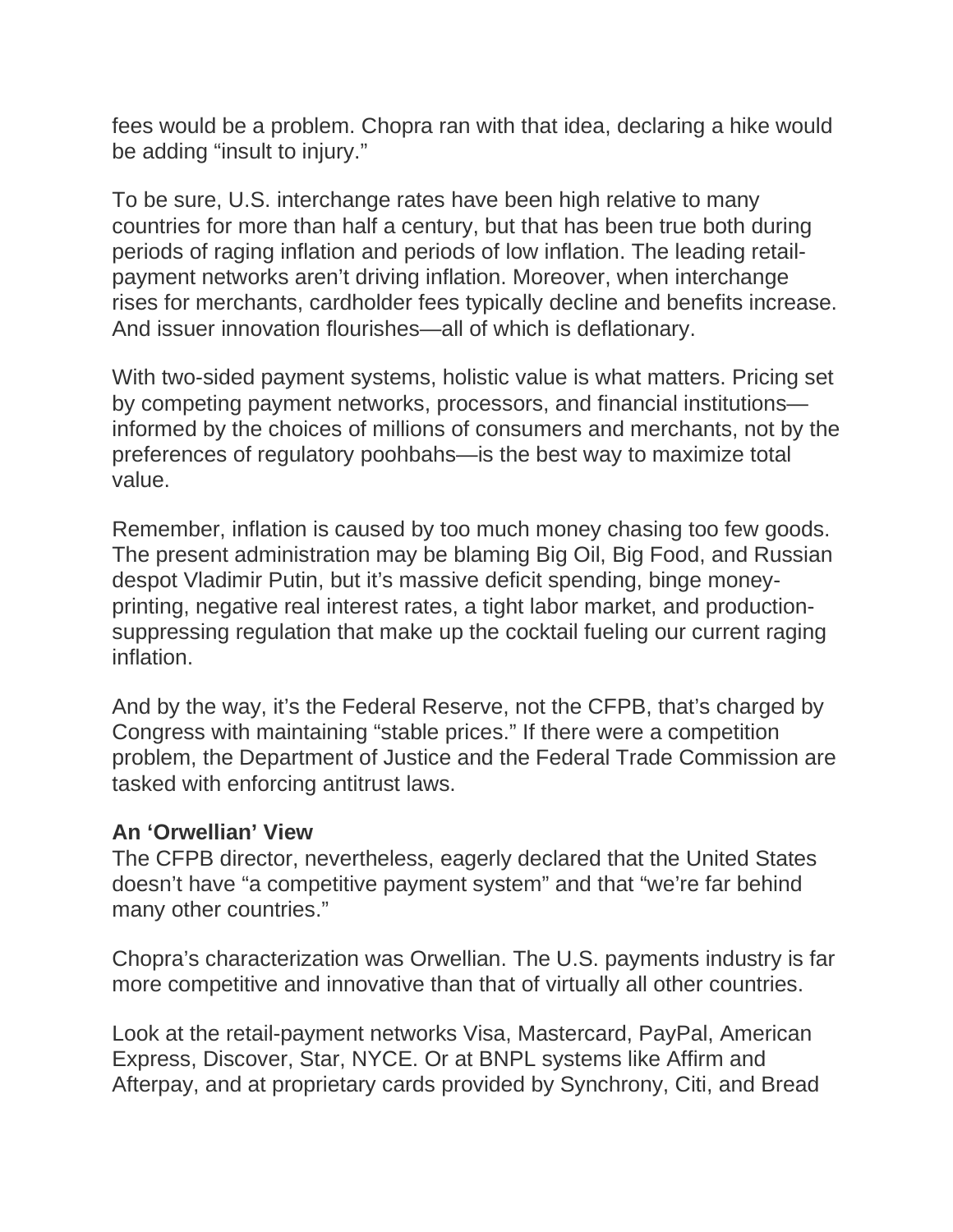(formerly Alliance Data Systems). These all compete fiercely, delivering ever-increasing value. That's because the most ruthless and unforgiving regulator on the planet—the market—polices them.

Indeed, merchant acquiring and processing and credit-card issuance are all ferociously competitive. As a result, merchants and consumers enjoy enormous choice from a trove of constantly improving services and products.

For example, person-to-person payment systems, many of which are feefree, include Zelle, Venmo, Square Cash, Apple Cash, Google Pay, Western Union, MoneyGram, and Wise. They offer consumers a surfeit of options to pay anyone, anywhere, any time.

Then there are systems provided by FIS, Fiserv, ACI Worldwide, Paymentus, and Mastercard, all of which make paying bills convenient and, for consumers, generally free.

In the realm of interbank payments, the ACH systems from the bank association The Clearing House and from the Fed provide low-cost and reliable credits and debits. Increasingly, they're same-day, though not instant, which is more than adequate for tens of billions of payroll and bill payments.

To be sure, policymakers worldwide tout the benefits of real-time interbank payments. Keen to be on the bandwagon, Chopra declared "We [the U.S.] need a fast, real-time payment system that is frictionless and low-cost," alluding to the Fed's FedNow service, slated to launch in 2023. In ChopraWorld, private-sector solutions clearly don't count. Yet, the U.S. today has multiple competing low-friction, low-cost, private-sector real-time payment systems including not only TCH's RTP, launched in 2017, but also Visa Direct, Mastercard Send, Zelle, FIS's RealNet, Fiserv's PopMoney, and Discover's Deliver.

On the edge of the mainstream payments world, there's creative ferment going on with cryptocurrencies and stablecoins. Perhaps some will find paths to payment-network critical mass and relevancy.

# **'Fevered Imagination'**